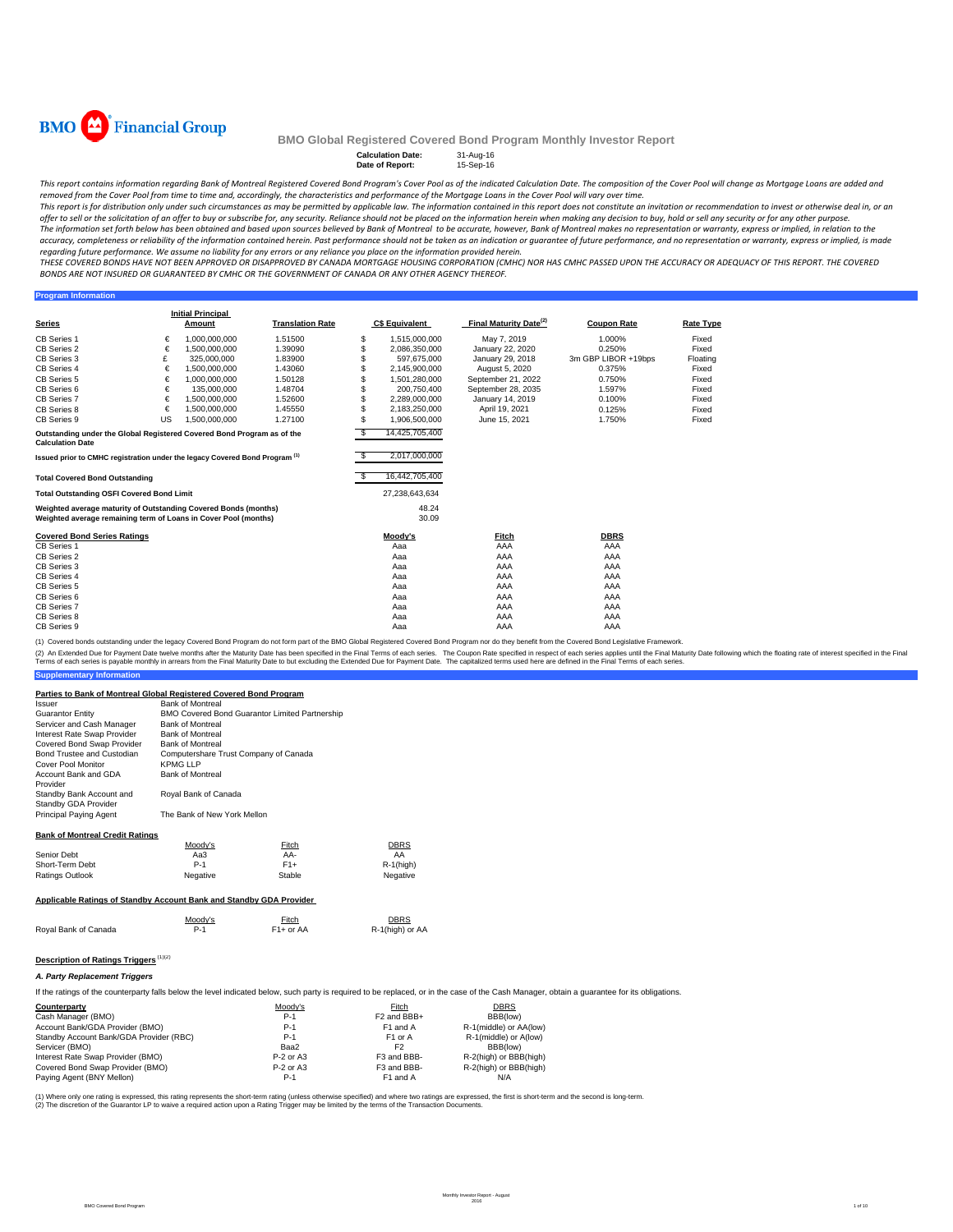

| <b>Calculation Date:</b> | 31-Aug-16 |
|--------------------------|-----------|
| Date of Report:          | 15-Sep-16 |

## *B. Summary of Specific Rating Trigger Actions*

I) The following actions are required if the Cash Manager (BMO) undergoes a downgrade below the stipulated rating:

|                                                                                                                                                                                                                                                                                                                          | Moodv's                    | Fitch                | <b>DBRS</b>                                        |
|--------------------------------------------------------------------------------------------------------------------------------------------------------------------------------------------------------------------------------------------------------------------------------------------------------------------------|----------------------------|----------------------|----------------------------------------------------|
| a) The Servicer will be required to direct amounts received<br>directly into the GDA Account (or Standby GDA Account if<br>applicable) within 2 Canadian business days and the Cash<br>Manager shall immediately remit any funds held at such<br>time for or on behalf of the Guarantor directly into the GDA<br>Account | $P-1$                      | F <sub>1</sub> or A  | R-1(middle) or AA(low)                             |
| II) The following actions are required if the Servicer (BMO) undergoes a downgrade below the stipulated rating:                                                                                                                                                                                                          |                            |                      |                                                    |
|                                                                                                                                                                                                                                                                                                                          | Moody's                    | Fitch                | <b>DBRS</b>                                        |
| a) The Servicer will be required to direct amounts received<br>to the Cash Manager, or GDA as applicable                                                                                                                                                                                                                 | $P-1$                      | F <sub>1</sub> or A  | R-1(middle) or BBB(low)                            |
| III) The Swap Provider is required to transfer credit support or transfer all of its rights and obligations to a replacement third party, or to obtain a<br>guarantee of its rights and obligations from a third party, if the Swap Provider undergoes a downgrade below the stipulated rating:                          |                            |                      |                                                    |
|                                                                                                                                                                                                                                                                                                                          | $Mody's^{(3)}$             | Fitch                | <b>DBRS</b>                                        |
| a) Interest Rate Swap Provider<br>b) Covered Bond Swap Provider                                                                                                                                                                                                                                                          | $P-1$ or A2<br>$P-1$ or A2 | F1 and A<br>F1 and A | R-1(middle) or A (high)<br>R-1(middle) or A (high) |

IV) The following actions are required if the Issuer (BMO) undergoes a downgrade below the stipulated rating:

| a) Mandatory repayment of the Demand Loan                                                                                                                                                  | Moody's<br>N/A | Fitch<br>F <sub>2</sub> or BB <sub>H</sub> | <b>DBRS</b><br>N/A |
|--------------------------------------------------------------------------------------------------------------------------------------------------------------------------------------------|----------------|--------------------------------------------|--------------------|
| b) Cashflows will be exchanged under the Covered Bond<br>Swap Agreement (to the extent not already taking place)                                                                           | Baa1           | BBB+                                       | BBB(high)          |
| c) Transfer of title to Loans to Guarantor <sup>(4)</sup>                                                                                                                                  | A3             | BBB-                                       | BBB(low)           |
| <b>Events of Defaults &amp; Test Compliance</b><br>Asset Coverage Test (C\$ Equivalent of Outstanding<br>Covered Bond < Adjusted Aggregate Asset Amount)<br><b>Issuer Event of Default</b> |                | Pass<br>No                                 |                    |
| Guarantor LP Event of Default                                                                                                                                                              |                | No                                         |                    |

(3) If no short term rating exists, then A1

(4) The transfer of registered title to the Loans to the Guarantor may be deferred if (A) satisfactory assurances are provided to the Guarantor and the Bond Trustee by The Office of the Superintendent of Financial Institut current ratings of the Covered Bonds as a result of such deferral.

| <b>Pre-Maturity Test</b>                  |         |       |                                  |
|-------------------------------------------|---------|-------|----------------------------------|
| (Applicable to Hard Bullet Covered Bonds) |         |       |                                  |
| <b>Pre-Maturity Required Ratings</b>      | Moody's | Fitch | <u>DBRS</u><br>A(high) or A(low) |

Following a breach of the Pre-Maturity test in respect of a Series of Hard Bullet Covered Bonds, and unless the Pre-Maturity Liquidity Ledger is otherwise funded from the other sources, the Partnership shall offer to sell Randomly Selected Loans if Final Maturity Date is within 12 months from the Pre-Maturity Test Date

(1) In the case of DBRS, if Final Maturity Date is within six months of the Pre-Maturity Test Date, then A(high), otherwise A(low).

| INGSGIYG I UHU.                                                               |         |       |                       |
|-------------------------------------------------------------------------------|---------|-------|-----------------------|
| <b>Reserve Fund Required Amount Ratings</b><br>Senior                         | Moody's | Fitch | <b>DBRS</b><br>A(low) |
| Short Term                                                                    | P.      |       | R-1(middle)           |
| Are the ratings of the Issuer below the Reserve Fund Required Amount Ratings? | No      |       |                       |

If the ratings of the Issuer fall below the Reserve Fund Required Amount Ratings, then the Guarantor shall credit or cause to be credited to the Reserve Fund funds up to an amount equal to the Reserve Fund Required Amount.

Reserve Fund Required Amount: Nil

**Reserve Fund**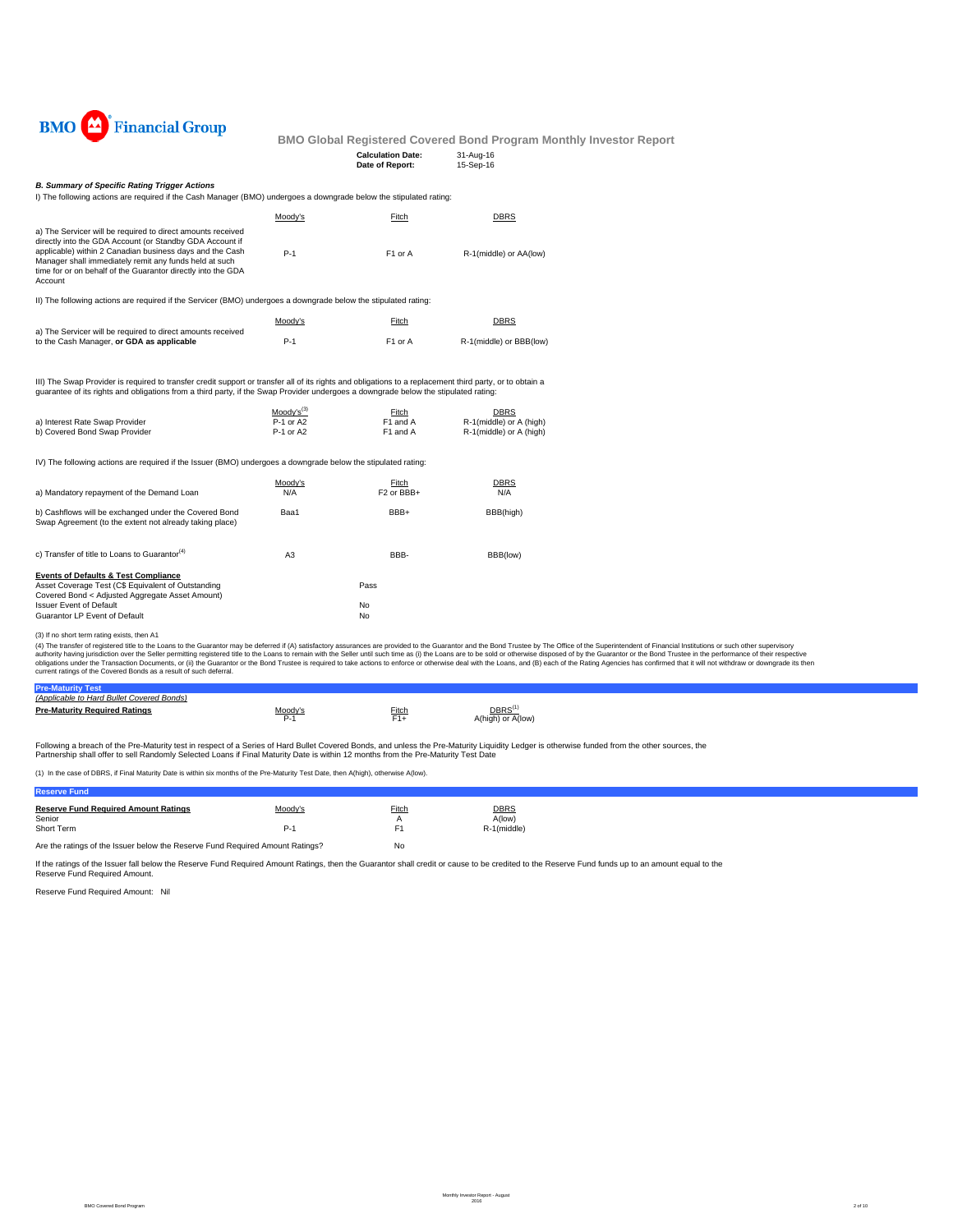

|                                                                                                                                                                                                                                                                      | <b>Calculation Date:</b><br>Date of Report: | 31-Aug-16<br>15-Sep-16                          |        |                |                |  |
|----------------------------------------------------------------------------------------------------------------------------------------------------------------------------------------------------------------------------------------------------------------------|---------------------------------------------|-------------------------------------------------|--------|----------------|----------------|--|
| <b>Asset Coverage Test</b>                                                                                                                                                                                                                                           |                                             |                                                 |        |                |                |  |
| C\$ Equivalent of Outstanding Covered Bonds                                                                                                                                                                                                                          | 14,425,705,400                              |                                                 |        |                |                |  |
| $A^{(1)}$ = Lesser of (i) Sum of LTV adjusted outstanding principal balance and (ii)<br>Sum of Asset percentage adjusted outstanding principal balance                                                                                                               | \$<br>18,171,465,291                        |                                                 | A (i)  |                | 19,434,722,237 |  |
| $B =$ Principal receipts not applied                                                                                                                                                                                                                                 |                                             |                                                 | A (ii) |                | 18,171,465,291 |  |
| $C =$ Cash capital contributions<br>$D =$ Substitution assets<br>$E =$ (i) Reserve fund balance<br>(ii) Pre - Maturity liquidity ledger balance<br>$F =$ Negative carry factor calculation<br>Total: $A + B + C + D + E - F$<br><b>Asset Coverage Test Pass/Fail</b> | ٠<br>18,171,465,291<br>Pass                 | Asset Percentage<br>Maximum Asset<br>Percentage |        | 93.5%<br>95.0% |                |  |
| (1) Market Value as determined by adjusting, not less than quarterly, the Original Market Value utilizing the Indexation Methodology (see Appendix for details) for subsequent price developments.                                                                   |                                             |                                                 |        |                |                |  |
| <b>Valuation Calculation</b>                                                                                                                                                                                                                                         |                                             |                                                 |        |                |                |  |
| <b>Trading Value of Covered Bonds</b>                                                                                                                                                                                                                                | 14,707,200,634                              |                                                 |        |                |                |  |
| A = Lesser of i) Present value of outstanding loan balance of Performing Eligible<br>Loans <sup>(1)</sup> and ii) 80% of Market Value <sup>(2)</sup> of properties securing Performing Eligible<br>Loans, net of adjustments                                         | 19,479,758,779                              |                                                 | A (i)  |                | 19,479,758,779 |  |
| B = Principal receipts up to calculation date not otherwise applied                                                                                                                                                                                                  |                                             |                                                 | A (ii) |                | 33.659.555.069 |  |

| Loans, net of adiustments                                             |                          | 19.479.758.779<br>A (i)  |
|-----------------------------------------------------------------------|--------------------------|--------------------------|
| $B =$ Principal receipts up to calculation date not otherwise applied | $\overline{\phantom{a}}$ | 33.659.555.069<br>A (ii) |
| $C =$ Cash capital contributions                                      |                          |                          |
| D = Trading Value of any Substitute Assets                            |                          |                          |
| $E =$ (i) Reserve Fund Balance, if applicable                         |                          |                          |
| (ii) Pre - Maturity liquidity ledger balance                          |                          |                          |
| F = Trading Value of Swap Collateral                                  | ٠                        |                          |
|                                                                       |                          |                          |

**Total: A + B + C + D + E + F 19,479,758,779 \$** 

(1) Present value of expected future cash flows of Loans using current market interest rates offered to BMO clients. The effective weighted average rate used for discounting is 2.62%.<br>(2) Market Value as determined by adju

| <b>Intercompany Loan Balance</b>                             |                                  |                                                         |
|--------------------------------------------------------------|----------------------------------|---------------------------------------------------------|
| Guarantee Loan<br>Demand Loan<br>Total                       |                                  | 15,441,782,536<br>-S<br>4,100,874,804<br>19,542,657,340 |
| <b>Cover Pool Losses</b>                                     |                                  |                                                         |
| Period end                                                   | <b>Write Off Amounts</b>         | <b>Loss Percentage (Annualized)</b>                     |
| August 31, 2016                                              | \$0                              | 0.00%                                                   |
| <b>Cover Pool Flow of Funds</b>                              |                                  |                                                         |
|                                                              | <b>Current Month</b>             | Previous Month                                          |
| Cash Inflows *                                               |                                  |                                                         |
| Principal receipts                                           | 850,515,850                      | 902,492,611                                             |
| Proceeds for sale of Loans                                   |                                  |                                                         |
| Revenue Receipts                                             | 45,989,925                       | 39,471,468                                              |
| Swap Receipts                                                | 3,053,724                        | 5,053,007                                               |
| Cash Capital Contribution                                    |                                  |                                                         |
| Advances of Intercompany Loans                               | $\overline{\phantom{a}}$         | 3,339,000,000.00                                        |
| Guarantee Fee                                                |                                  |                                                         |
| <b>Cash Outflows</b>                                         |                                  |                                                         |
| Swap Payment                                                 |                                  |                                                         |
| Intercompany Loan interest                                   | (25, 837, 869)                   | (26,031,986)                                            |
| Intercompany Loan principal                                  | $(850, 515, 850)$ <sup>(1)</sup> | (1,801,553,611)                                         |
| Intercompany Loan repayment                                  |                                  |                                                         |
| Mortgage Top-up Settlement                                   |                                  | (3,338,245,215)                                         |
| Misc Partnership Expenses<br>Profit Distribution to Partners | (86)                             | (77)                                                    |
| Net inflows/(outflows)                                       | (10, 354)<br>23,195,341          | (879, 813, 802)                                         |
|                                                              |                                  |                                                         |

 $<sup>(1)</sup>$  Includes cash settlement of \$850,515,850 to occur on September 19, 2016</sup>

| <b>Cover Pool - Summary Statistics</b>       |                         |                      |
|----------------------------------------------|-------------------------|----------------------|
| Asset Type                                   | Mortgages               |                      |
| Previous Month Ending Balance                | 20.271.747.752          |                      |
| Aggregate Outstanding Balance                | \$<br>19.451.375.694    | \$<br>820.372.058.35 |
| Number of Loans                              | 79.407                  |                      |
| Average Loan Size                            | \$<br>244.958           |                      |
| Number of Primary Borrowers                  | 77.982                  |                      |
| Number of Properties                         | 79.407                  |                      |
|                                              | Original <sup>(1)</sup> | Indexed $(2)$        |
| Weighted Average Current Loan to Value (LTV) | 62.93%                  | 53.40%               |
| Weighted Average Authorized LTV              | 69.63%                  | 58.87%               |
| Weighted Average Original LTV                | 69.63%                  |                      |
| Weighted Average Seasoning                   | 22.37 (Months)          |                      |
| Weighted Average Coupon                      | 2.62%                   |                      |
| Weighted Average Original Term               | 52.46 (Months)          |                      |
| Weighted Average Remaining Term              | 30.09 (Months)          |                      |
| <b>Substitution Assets</b>                   | Nil                     |                      |

(1) Value as most recently determined or assessed in accordance with the underwriting policies (whether upon origination or renewal of the Eligible Loan or subsequently thereto).

(2) Value as determined by adjusting, not less than quarterly, the Original Market Value utilizing the Indexation Methodology (see Appendix for details) for subsequent price developments.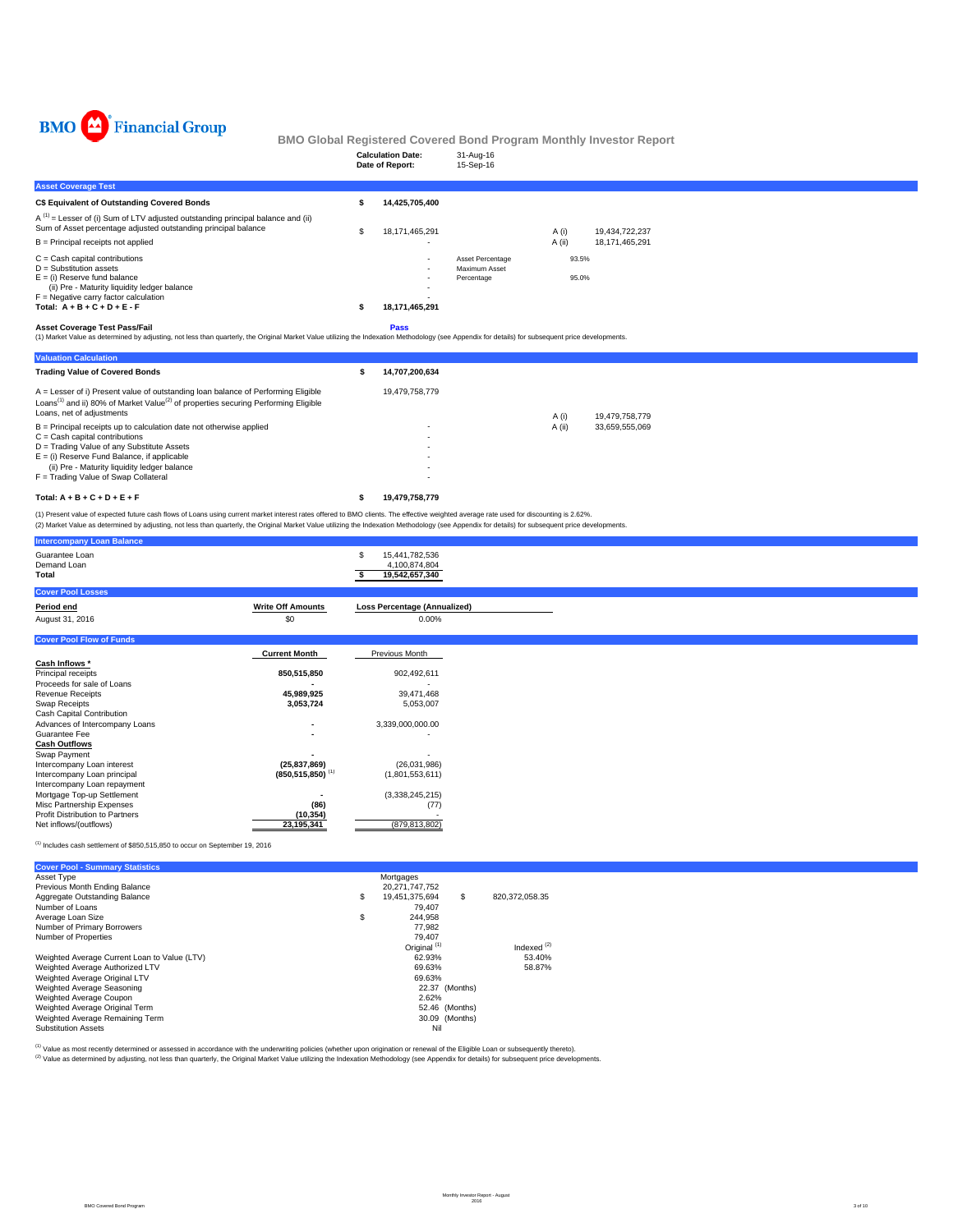

|                                                                                                                                                                                                                                                              | BMO Global Registered Covered Bond Program Monthly Investor Report                                                   |                                                                                                          |                                                                                                                                                                                                                                                                                |                                                                                                               |
|--------------------------------------------------------------------------------------------------------------------------------------------------------------------------------------------------------------------------------------------------------------|----------------------------------------------------------------------------------------------------------------------|----------------------------------------------------------------------------------------------------------|--------------------------------------------------------------------------------------------------------------------------------------------------------------------------------------------------------------------------------------------------------------------------------|---------------------------------------------------------------------------------------------------------------|
|                                                                                                                                                                                                                                                              | <b>Calculation Date:</b><br>Date of Report:                                                                          | 31-Aug-16<br>15-Sep-16                                                                                   |                                                                                                                                                                                                                                                                                |                                                                                                               |
| <b>Cover Pool - Delinguency Distribution</b>                                                                                                                                                                                                                 |                                                                                                                      |                                                                                                          |                                                                                                                                                                                                                                                                                |                                                                                                               |
| <b>Aging Summary</b><br>Current and less than 30 days past due<br>30 - 59 days past due<br>60 - 89 days past due<br>90 or more days past due<br><b>Grand Total</b>                                                                                           | Number of Loans<br>79,123<br>150<br>48<br>86<br>79,407                                                               | Percentage<br>99.64<br>0.19<br>0.06<br>0.11<br>100.00                                                    | <b>Principal Balance</b><br>19,388,507,795<br>\$<br>\$<br>37,250,103<br>8,964,339<br>16,653,458<br>\$<br>19,451,375,694                                                                                                                                                        | Percentage<br>99.68<br>0.19<br>0.05<br>0.09<br>100.00                                                         |
| <b>Cover Pool - Provincial Distribution</b>                                                                                                                                                                                                                  |                                                                                                                      |                                                                                                          |                                                                                                                                                                                                                                                                                |                                                                                                               |
| Province<br>Alberta<br><b>British Columbia</b><br>Manitoba<br>New Brunswick<br>Newfoundland<br>Northwest Territories & Nunavut<br>Nova Scotia<br>Ontario<br>Prince Edward Island<br>Quebec<br>Saskatchewan<br><b>Yukon Territories</b><br><b>Grand Total</b> | Number of Loans<br>9,894<br>11,420<br>1,165<br>1,335<br>2,149<br>2,587<br>34,927<br>445<br>13,554<br>1,931<br>79,407 | Percentage<br>12.46<br>14.38<br>1.47<br>1.68<br>2.71<br>3.26<br>43.98<br>0.56<br>17.07<br>2.43<br>100.00 | <b>Principal Balance</b><br>\$<br>2,453,277,906<br>3,759,181,365<br>S<br>S<br>204,425,501<br>168,377,507<br>\$<br>\$<br>370,431,605<br>\$.<br>462,906,676<br>S<br>8,981,629,660<br>S<br>S<br>62,110,057<br>2,605,851,341<br>S<br>S<br>383,184,075<br>S<br>\$<br>19,451,375,694 | Percentage<br>12.61<br>19.33<br>1.05<br>0.87<br>1.90<br>2.38<br>46.17<br>0.32<br>13.40<br>1.97<br>٠<br>100.00 |
| <b>Cover Pool - Credit Score Distribution</b>                                                                                                                                                                                                                |                                                                                                                      |                                                                                                          |                                                                                                                                                                                                                                                                                |                                                                                                               |
| <b>Credit Score</b><br>Less than 600 or Unavailable<br>$600 - 650$<br>$651 - 700$<br>$701 - 750$<br>$751 - 800$<br>801 and Above<br><b>Grand Total</b>                                                                                                       | <b>Number of Loans</b><br>4,692<br>4,807<br>11,128<br>20,228<br>28,659<br>9,893<br>79,407                            | Percentage<br>5.91<br>6.05<br>14.01<br>25.47<br>36.09<br>12.46<br>100.00                                 | <b>Principal Balance</b><br>\$<br>1,098,640,758<br>Ŝ<br>1,217,491,886<br>S<br>2,913,015,957<br>5,304,103,289<br>S<br>S<br>6,997,048,739<br>\$<br>1,921,075,065<br>\$<br>19,451,375,694                                                                                         | Percentage<br>5.65<br>6.26<br>14.98<br>27.27<br>35.97<br>9.88<br>100.00                                       |
| <b>Cover Pool - Rate Type Distribution</b>                                                                                                                                                                                                                   |                                                                                                                      |                                                                                                          |                                                                                                                                                                                                                                                                                |                                                                                                               |
| <b>Rate Type</b><br>Fixed<br>Variable<br><b>Grand Total</b>                                                                                                                                                                                                  | Number of Loans<br>60,243<br>19,164<br>79.407                                                                        | Percentage<br>75.87<br>24.13<br>100.00                                                                   | <b>Principal Balance</b><br>14,006,563,649<br>\$<br>s.<br>5,444,812,046<br>s.<br>19,451,375,694                                                                                                                                                                                | Percentage<br>72.01<br>27.99<br>100.00                                                                        |

| <b>Mortgage Asset Type</b>               | Number of Loans | Percentage | <b>Principal Balance</b> | Percentage |
|------------------------------------------|-----------------|------------|--------------------------|------------|
| <b>Conventional Amortizing Mortgages</b> | 79.407          | 100.00     |                          | 100.00     |
| <b>Grand Total</b>                       | 79.407          | 100.00     | 19.451.375.694           | 100.00     |
|                                          |                 |            |                          |            |

| <b>Cover Pool - Occupancy Type Distribution</b> |                        |            |                          |            |
|-------------------------------------------------|------------------------|------------|--------------------------|------------|
| <b>Occupancy Type</b>                           | <b>Number of Loans</b> | Percentage | <b>Principal Balance</b> | Percentage |
| Owner Occupied                                  | 56,732                 | 71.44      | 14.654.038.433           | 75.34      |
| Non-Owner Occupied                              | 22.675                 | 28.56      | 4.797.337.261            | 24.66      |
| <b>Grand Total</b>                              | 79.407                 | 100.00     | 19.451.375.694           | 100.00     |
|                                                 |                        |            |                          |            |

| Mortgage Rate (%)  | <b>Number of Loans</b> | Percentage | <b>Principal Balance</b> | Percentage |
|--------------------|------------------------|------------|--------------------------|------------|
| Less than 1.00     |                        |            |                          |            |
| $1.00 - 3.99$      | 79,098                 | 99.61      | 19,399,203,075           | 99.73      |
| $4.00 - 4.49$      | 181                    | 0.23       | 31,563,561               | 0.16       |
| $4.50 - 4.99$      | 78                     | 0.10       | 12.919.270               | 0.07       |
| $5.00 - 5.49$      | 38                     | 0.05       | 6,214,082                | 0.03       |
| $5.50 - 5.99$      |                        | 0.01       | 658,165                  | 0.00       |
| $6.00 - 6.49$      | Ð                      | 0.01       | 817.541                  | 0.00       |
| $6.50 - 6.99$      |                        |            |                          |            |
| $7.00 - 7.49$      |                        |            |                          |            |
| $7.50 - 7.99$      |                        |            |                          |            |
| 8.00 and Above     |                        |            |                          |            |
| <b>Grand Total</b> | 79,407                 | 100.00     | 19,451,375,694           | 100.00     |

**Cover Pool - Mortgage Rate Distribution**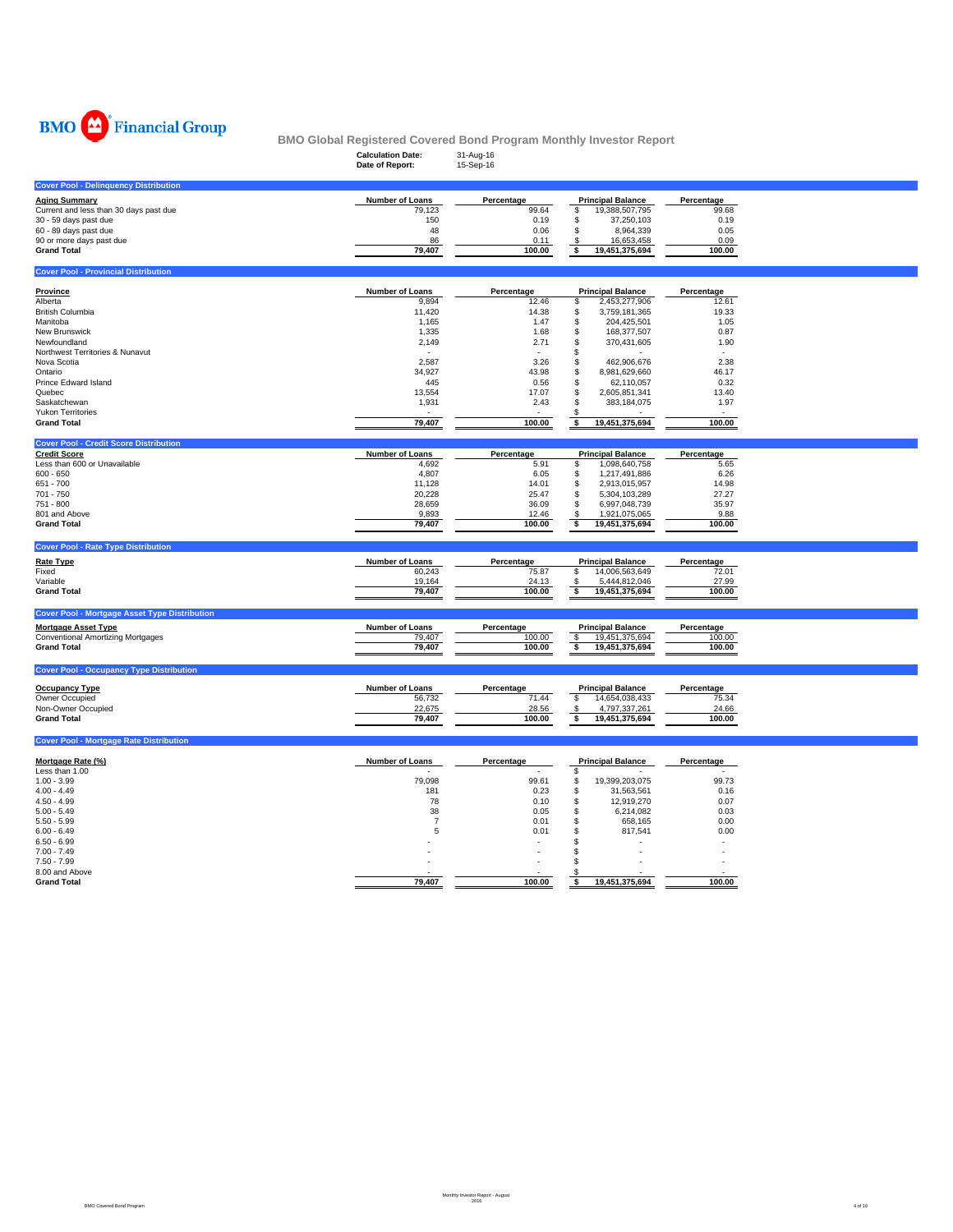

|                                                      | <b>Calculation Date:</b><br>Date of Report: | 31-Aug-16<br>15-Sep-16 |                          |            |
|------------------------------------------------------|---------------------------------------------|------------------------|--------------------------|------------|
| Cover Pool - Indexed LTV Distribution <sup>(1)</sup> |                                             |                        |                          |            |
| Indexed LTV (%)                                      | <b>Number of Loans</b>                      | Percentage             | <b>Principal Balance</b> | Percentage |
| 20.00 and Below                                      | 6,622                                       | 8.34                   | 555,091,561              | 2.85       |
| $20.01 - 25.00$                                      | 3,121                                       | 3.93                   | 452,505,438              | 2.33       |
| 25.01 - 30.00                                        | 3,491                                       | 4.40                   | 595,263,439              | 3.06       |
| $30.01 - 35.00$                                      | 3,928                                       | 4.95                   | 843,843,859              | 4.34       |
| $35.01 - 40.00$                                      | 4.679                                       | 5.89                   | 1,146,486,002            | 5.89       |
| $40.01 - 45.00$                                      | 6,083                                       | 7.66                   | 1,694,602,258            | 8.71       |
| $45.01 - 50.00$                                      | 7,528                                       | 9.48                   | 2,060,893,706            | 10.60      |
| $50.01 - 55.00$                                      | 8,901                                       | 11.21                  | 2,415,775,866            | 12.42      |
| $55.01 - 60.00$                                      | 9,865                                       | 12.42                  | 2,514,548,617            | 12.93      |
| $60.01 - 65.00$                                      | 8,098                                       | 10.20                  | 2,217,956,316            | 11.40      |
| 65.01 - 70.00                                        | 7.201                                       | 9.07                   | 2,002,022,644            | 10.29      |
| 70.01 - 75.00                                        | 6,740                                       | 8.49                   | 1,989,678,116            | 10.23      |
| 75.01 - 80.00                                        | 3,144                                       | 3.96                   | 960.218.241              | 4.94       |
| 80.01 and Above                                      |                                             | 0.01                   | 2,489,630                | 0.01       |
| <b>Grand Total</b>                                   | 79,407                                      | 100.00                 | 19,451,375,694           | 100.00     |

<sup>(1)</sup> Value as determined by adjusting, not less than quarterly, the Original Market Value utilizing the Indexation Methodology (see Appendix for details) for subsequent price developments.

## **Cover Pool - Remaining Term Distribution Mumber of Loans computer of Loans Computer Section 12.**<br>
Less than 12<br>
12.17 16.98 **5** 3.321,749,695 **Percentage Percentage Percentage Percentage Percentage Percentage Percentage Percentage<br>
12.17 16.98 \$ 2,992,707,434 1** 31 - 36 7.44  $\pm$  5,911 7.44  $\pm$  5,1608,018,585 8.27 8.27 37 - 42 9.88 7,844 1,943,820,827 \$ 9.99 43 - 48 10.11 8,029 2,185,082,336 \$ 11.23 49 - 54 10.73 8,520 2,302,994,273 \$ 11.84 55 - 60 7.55 5,993 1,526,456,569 \$ 7.85  $61$  -  $63$   $3$   $1,122,742$   $0.01$ 72 and Above 0.09 75 17,858,790 \$ 0.09 **Grand Total 100.00 79,407 19,451,375,694 \$ 100.00**

## **Cover Pool - Remaining Principal Balance Distribution**

| <b>Remaining Principal Balance (C\$)</b> | <b>Number of Loans</b> | Percentage |    | <b>Principal Balance</b> | Percentage |
|------------------------------------------|------------------------|------------|----|--------------------------|------------|
| 99,999 and Below                         | 13.722                 | 17.28      |    | 892.950.737              | 4.59       |
| 100.000 - 199.999                        | 26.489                 | 33.36      | J. | 3.992.456.093            | 20.53      |
| 200,000 - 299,999                        | 19.287                 | 24.29      |    | 4.723.158.683            | 24.28      |
| 300,000 - 399,999                        | 9,609                  | 12.10      | J. | 3.305.023.394            | 16.99      |
| 400.000 - 499.999                        | 4.554                  | 5.74       | ъ  | 2.030.004.125            | 10.44      |
| 500,000 - 599,999                        | 2.152                  | 2.71       |    | 1.173.867.082            | 6.03       |
| 600.000 - 699.999                        | 1.093                  | 1.38       |    | 706.903.953              | 3.63       |
| 700,000 - 799,999                        | 693                    | 0.87       | ъ  | 518.592.798              | 2.67       |
| 800,000 - 899,999                        | 453                    | 0.57       |    | 384.054.881              | 1.97       |
| $900,000 - 999,999$                      | 336                    | 0.42       |    | 318,568,662              | 1.64       |
| 1,000,000 - 1,499,999                    | 741                    | 0.93       |    | 892,798,783              | 4.59       |
| 1.500.000 - 2.000.000                    | 211                    | 0.27       |    | 357.642.256              | 1.84       |
| 2.000.000 - 3.000.000                    | 67                     | 0.08       |    | 155.354.246              | 0.80       |
| 3,000,000 and Above                      |                        |            |    |                          |            |
|                                          | 79.407                 | 100.00     |    | 19.451.375.694           | 100.00     |

| Number of Loans | Percentage |                | Percentage               |
|-----------------|------------|----------------|--------------------------|
| 17.269          | 21.75      | 3.312.409.969  | 17.03                    |
| 4.718           | 5.94       | 1.140.432.248  | 5.86                     |
| 51.800          | 65.23      | 13.707.583.892 | 70.47                    |
| 5.620           | 7.08       | 1.290.949.586  | 6.64                     |
| 79.407          | 100.00     | 19.451.375.694 | 100.00                   |
|                 |            |                | <b>Principal Balance</b> |

*Note: Percentages and totals in the above tables may not add exactly due to rounding.*

## **Cover Pool - Indexed LTV and Delinquency Distribution by Province (1)**

|          |                 |                                                     |                           | <b>Aging Summary</b>      |                             |               |
|----------|-----------------|-----------------------------------------------------|---------------------------|---------------------------|-----------------------------|---------------|
| Province | Indexed LTV (%) | <b>Current and</b><br>less than 30<br>days past due | 30 to 59<br>days past due | 60 to 89<br>days past due | 90 or more<br>days past due | Total         |
| Alberta  | 20.00 and Below | 42.883.430                                          | 179,850                   |                           |                             | 43,063,280    |
|          | $20.01 - 25$    | 35.310.287                                          |                           |                           |                             | 35.310.287    |
|          | $25.01 - 30$    | 53.642.868                                          |                           |                           | 619.972                     | 54.262.840    |
|          | $30.01 - 35$    | 66.502.145                                          |                           | 236,352                   |                             | 66.738.497    |
|          | $35.01 - 40$    | 80.179.103                                          |                           |                           |                             | 80.179.103    |
|          | $40.01 - 45$    | 108.179.987                                         | 123,312                   |                           | $\sim$                      | 108,303,299   |
|          | $45.01 - 50$    | 150.751.058                                         | 960.488                   | 78,864                    | $\sim$                      | 151.790.409   |
|          | $50.01 - 55$    | 192.852.991                                         | 297.808                   | 236.450                   | $\sim$                      | 193.387.249   |
|          | $55.01 - 60$    | 290.513.883                                         | 266,621                   |                           |                             | 290,780,504   |
|          | $60.01 - 65$    | 383.558.976                                         | 1,478,320                 | 209.744                   | 338,673                     | 385,585,713   |
|          | $65.01 - 70$    | 344.056.107                                         | 1.432.170                 | 215.020                   | 246,509                     | 345.949.805   |
|          | $70.01 - 75$    | 253.428.865                                         | 747.744                   |                           | 186.591                     | 254,363,200   |
|          | $75.01 - 80$    | 440.724.669                                         | 349.421                   |                           |                             | 441.074.090   |
|          | 80.01 and Above | 2.489.630                                           |                           |                           |                             | 2,489,630     |
|          |                 | 2,445,073,999                                       | 5.835.733                 | 976.430                   | 1,391,745                   | 2,453,277,906 |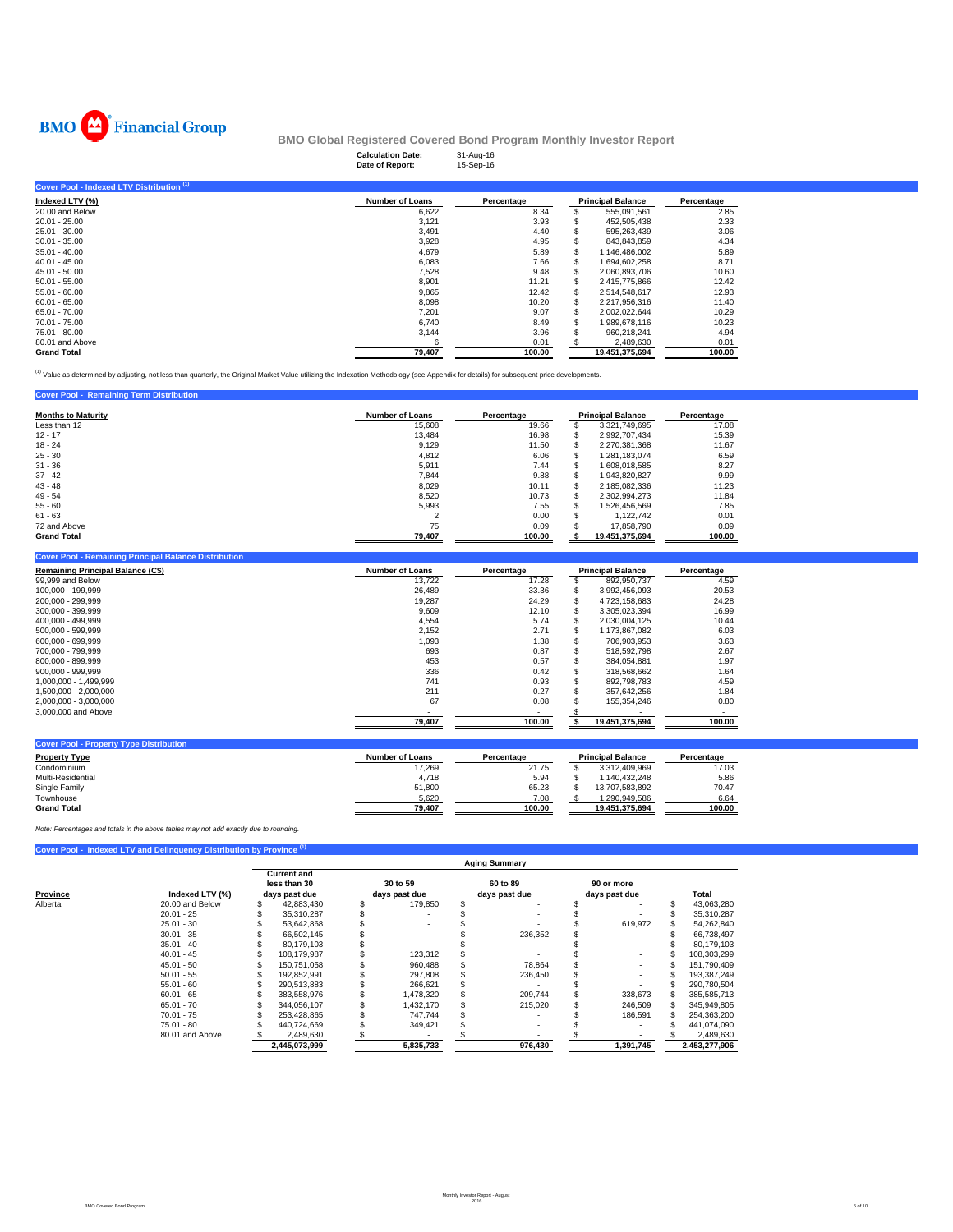

| <b>Calculation Date:</b> | 31-Aug-16 |
|--------------------------|-----------|
| Date of Report:          | 15-Sep-16 |

|                         |                                 |                                      |            |                      |          | <b>Aging Summary</b> |             |                      |              |                            |
|-------------------------|---------------------------------|--------------------------------------|------------|----------------------|----------|----------------------|-------------|----------------------|--------------|----------------------------|
|                         |                                 | <b>Current and</b><br>less than 30   |            | 30 to 59             |          | 60 to 89             |             | 90 or more           |              |                            |
| Province                | Indexed LTV (%)                 | days past due                        |            | days past due        |          | days past due        |             | days past due        |              | Total                      |
| <b>British Columbia</b> | 20.00 and Below                 | \$<br>198,588,544                    | \$         |                      | \$       | 32,956               | \$          | 36,729               | s            | 198,658,229                |
|                         | $20.01 - 25$                    | \$.<br>160,771,950                   | \$         | 554,089              | \$       |                      | \$          |                      | \$           | 161,326,038                |
|                         | $25.01 - 30$                    | \$<br>202,416,824                    | \$         | 1,668,032            | \$       |                      | \$          |                      | \$           | 204,084,856                |
|                         | $30.01 - 35$                    | \$<br>333,880,667                    | \$         |                      | \$       |                      | \$          |                      | \$           | 333,880,667                |
|                         | $35.01 - 40$<br>$40.01 - 45$    | 444,348,609<br>S<br>S<br>683.910.046 | \$         | 809,007              | \$       | 249.091              | \$          |                      | \$           | 445,406,708<br>686.636.485 |
|                         | $45.01 - 50$                    | \$<br>578,982,209                    | \$<br>\$   | 1,725,540<br>811,793 | \$<br>\$ | 282,623              | \$<br>\$    | 718,277<br>1,150,753 | \$<br>\$     | 580,944,754                |
|                         | $50.01 - 55$                    | \$<br>396,536,634                    | \$         | 341,919              | \$       | 208,284              | \$          |                      | \$           | 397,086,837                |
|                         | $55.01 - 60$                    | \$<br>262,043,443                    | \$         | 842,342              | \$       |                      | \$          | 262,003              | \$           | 263, 147, 788              |
|                         | $60.01 - 65$                    | \$<br>205.938.348                    | \$         |                      | \$       |                      | $\mathbb S$ | 568,259              | \$           | 206,506,608                |
|                         | $65.01 - 70$                    | \$<br>128,122,806                    | \$         |                      | \$       |                      | \$          |                      | \$           | 128,122,806                |
|                         | $70.01 - 75$                    | \$<br>109,160,952                    | \$         |                      | \$       |                      | \$          |                      | \$           | 109,160,952                |
|                         | $75.01 - 80$                    | S<br>44,218,637                      | \$         |                      | \$.      |                      | \$          |                      | \$           | 44,218,637                 |
|                         | 80.01 and Above                 | S                                    | \$         |                      | S        |                      | \$          |                      | $\mathbb{S}$ |                            |
|                         |                                 | 3,748,919,669                        |            | 6,752,721            |          | 772,954              |             | 2,736,021            |              | 3,759,181,365              |
|                         |                                 | <b>Current and</b>                   |            |                      |          | <b>Aging Summary</b> |             |                      |              |                            |
|                         |                                 | less than 30                         |            | 30 to 59             |          | 60 to 89             |             | 90 or more           |              |                            |
| <b>Province</b>         | Indexed LTV (%)                 | days past due                        |            | days past due        |          | days past due        |             | days past due        |              | <b>Total</b>               |
| Manitoba                | 20.00 and Below                 | 3,885,464<br>\$.                     | S          |                      | \$       |                      | \$          |                      | S            | 3.885.464                  |
|                         | $20.01 - 25$                    | \$<br>2,891,963                      | \$         |                      | \$       |                      | \$          |                      | \$           | 2,891,963                  |
|                         | $25.01 - 30$                    | \$<br>3,289,414                      | $\bar{\$}$ |                      | \$       |                      | \$          |                      | \$           | 3,289,414                  |
|                         | $30.01 - 35$                    | \$<br>4,739,084                      | \$         |                      | \$       |                      | \$          |                      | \$           | 4,739,084                  |
|                         | $35.01 - 40$                    | \$<br>4,918,939                      | \$         |                      | \$       | 215,573              | \$          |                      | \$           | 5,134,512                  |
|                         | $40.01 - 45$                    | \$<br>8,528,152                      | \$         |                      | \$       |                      | \$          |                      | \$           | 8,528,152                  |
|                         | $45.01 - 50$<br>$50.01 - 55$    | \$<br>12,801,683<br>\$<br>20,031,022 | \$<br>\$   | 106,521              | \$<br>S  |                      | \$<br>\$    |                      | \$           | 12,908,204<br>20,031,022   |
|                         | $55.01 - 60$                    | \$<br>33,847,661                     | \$         |                      | \$       |                      | \$          |                      | \$<br>\$     | 33,847,661                 |
|                         | $60.01 - 65$                    | \$<br>21,641,683                     | \$         |                      | \$       |                      | \$          |                      | \$           | 21,641,683                 |
|                         | $65.01 - 70$                    | \$<br>30,262,153                     | \$         |                      | \$       |                      | \$          | 171,575              | \$           | 30,433,728                 |
|                         | $70.01 - 75$                    | \$<br>38,894,083                     | \$         |                      | \$       |                      | \$          |                      | \$           | 38,894,083                 |
|                         | $75.01 - 80$                    | \$<br>18,200,531                     | \$         |                      | \$       |                      | \$          |                      | \$           | 18,200,531                 |
|                         | 80.01 and Above                 | \$                                   | S          |                      | S        |                      | \$          |                      |              |                            |
|                         |                                 | 203,931,833                          |            | 106.521              |          | 215.573              |             | 171.575              |              | 204,425,501                |
|                         |                                 | <b>Current and</b>                   |            |                      |          | <b>Aging Summary</b> |             |                      |              |                            |
|                         |                                 | less than 30                         |            | 30 to 59             |          | 60 to 89             |             | 90 or more           |              |                            |
| <b>Province</b>         | Indexed LTV (%)                 | days past due                        |            | days past due        |          | days past due        |             | days past due        |              | Total                      |
| New Brunswick           | 20.00 and Below                 | \$<br>3,413,313                      | \$         |                      | \$<br>\$ |                      | \$          | 66,170               | \$           | 3,479,484                  |
|                         | $20.01 - 25$<br>$25.01 - 30$    | \$<br>2,968,413<br>\$<br>4,181,697   | \$         |                      |          |                      | \$          |                      | \$           | 2,968,413<br>4,181,697     |
|                         | $30.01 - 35$                    | \$<br>4,302,993                      | \$<br>\$   |                      | \$<br>\$ | 36,489               | \$<br>\$    |                      | \$<br>\$     | 4,339,482                  |
|                         | $35.01 - 40$                    | \$<br>6,543,419                      | \$         |                      | \$       |                      | \$          |                      | \$           | 6,543,419                  |
|                         | $40.01 - 45$                    | S<br>6,902,266                       | \$         | 94,966               | \$       |                      | \$          |                      | \$           | 6,997,233                  |
|                         | $45.01 - 50$                    | \$<br>15,918,104                     | \$         |                      | \$       |                      | \$          |                      | \$           | 15,918,104                 |
|                         | $50.01 - 55$                    | \$<br>24,891,800                     | \$         | 314,056              | \$       |                      | \$          | 567,453              | \$           | 25,773,309                 |
|                         | $55.01 - 60$                    | \$<br>36,486,984                     | \$         |                      | \$       |                      | \$          | 102,538              | \$           | 36,589,523                 |
|                         | $60.01 - 65$                    | \$<br>25,860,403                     | \$         | 449,648              | S        |                      | $\mathbb S$ | 136,643              | \$           | 26,446,695                 |
|                         | $65.01 - 70$                    | \$<br>17,750,815                     | \$         |                      | \$       |                      | \$          |                      | \$           | 17,750,815                 |
|                         | $70.01 - 75$                    | \$<br>13,646,533                     | \$         |                      | \$       |                      | \$          |                      | \$           | 13,646,533                 |
|                         | $75.01 - 80$                    | S<br>3,742,803                       | \$         |                      | \$       |                      | \$          |                      | \$<br>\$     | 3,742,803                  |
|                         |                                 |                                      |            |                      |          |                      |             |                      |              | 168,377,507                |
|                         | 80.01 and Above                 | \$<br>166,609,543                    | \$         | 858,671              | \$       | 36,489               | \$          | 872,804              |              |                            |
|                         |                                 |                                      |            |                      |          | <b>Aging Summary</b> |             |                      |              |                            |
|                         |                                 | <b>Current and</b>                   |            |                      |          |                      |             |                      |              |                            |
|                         |                                 | less than 30                         |            | 30 to 59             |          | 60 to 89             |             | 90 or more           |              |                            |
| <b>Province</b>         | Indexed LTV (%)                 | days past due                        |            | days past due        |          | days past due        |             | days past due        |              | Total                      |
| Newfoundland            | 20.00 and Below                 | S<br>4,082,340                       | \$         |                      | S        |                      | \$          |                      | S            | 4,082,340                  |
|                         | $20.01 - 25$<br>$25.01 - 30$    | \$<br>3,792,098<br>\$<br>4,964,175   | \$<br>\$   |                      | \$<br>\$ | 49,295               | \$<br>\$    | 98,827               | \$<br>\$     | 3,890,925<br>5,013,470     |
|                         | $30.01 - 35$                    | S<br>7,916,391                       | \$         |                      | \$       |                      | \$          |                      | \$           | 7,916,391                  |
|                         | $35.01 - 40$                    | \$<br>9,062,364                      | \$         | 42,673               | \$       |                      | \$          |                      | \$           | 9,105,038                  |
|                         | $40.01 - 45$                    | \$<br>16,102,944                     | \$         |                      | \$       |                      | \$          |                      | \$           | 16,102,944                 |
|                         | $45.01 - 50$                    | \$<br>22,253,094                     | \$         | 104,533              | \$       |                      | \$          |                      | \$           | 22,357,626                 |
|                         | $50.01 - 55$                    | \$<br>47,812,492                     | \$         | 216,495              | \$       |                      | \$          | 123,780              | \$           | 48, 152, 767               |
|                         | $55.01 - 60$                    | \$<br>84,280,003                     | \$         | 811,786              | \$       | 226,277              | \$          | 307,694              | \$           | 85,625,760                 |
|                         | $60.01 - 65$                    | \$<br>70,434,779                     | \$         | 431,912              | \$       | 167,634              | \$          | 173,254              | \$           | 71,207,580                 |
|                         | $65.01 - 70$                    | S<br>46,762,007                      | \$         |                      | S        |                      | \$          |                      | \$           | 46,762,007                 |
|                         | $70.01 - 75$                    | \$<br>40,266,045                     | \$         |                      | \$       |                      | \$          |                      | \$           | 40,266,045                 |
|                         | $75.01 - 80$<br>80.01 and Above | \$<br>9,948,713<br>\$                | \$<br>\$   |                      | S<br>\$  |                      | \$<br>\$    |                      | \$<br>\$     | 9,948,713                  |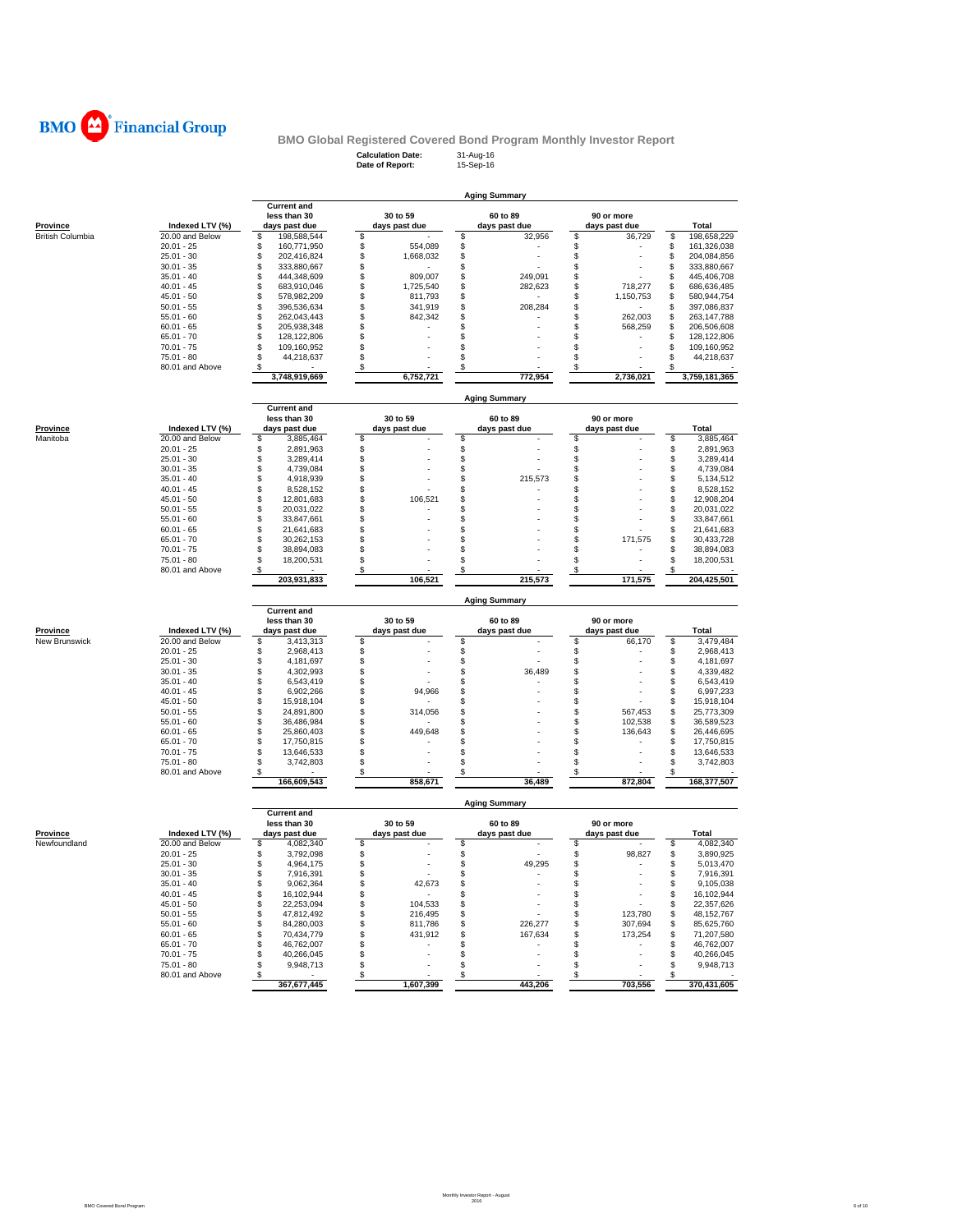

|                       |                              |                                      | <b>Calculation Date:</b><br>Date of Report: | 31-Aug-16<br>15-Sep-16  |                                |                                  |  |  |  |  |
|-----------------------|------------------------------|--------------------------------------|---------------------------------------------|-------------------------|--------------------------------|----------------------------------|--|--|--|--|
|                       |                              |                                      |                                             | <b>Aging Summary</b>    |                                |                                  |  |  |  |  |
|                       |                              | <b>Current and</b><br>less than 30   | 30 to 59                                    | 60 to 89                | 90 or more                     |                                  |  |  |  |  |
| <b>Province</b>       | Indexed LTV (%)              | days past due                        | days past due                               | days past due           | days past due                  | Total                            |  |  |  |  |
| Northwest Territories | 20.00 and Below              | S                                    | \$                                          | s                       | \$                             | \$                               |  |  |  |  |
|                       | $20.01 - 25$                 | S                                    | \$                                          | \$                      | \$                             | \$                               |  |  |  |  |
|                       | $25.01 - 30$                 | \$<br>\$                             | \$<br>\$                                    | \$<br>\$                | \$<br>\$                       | s<br>s                           |  |  |  |  |
|                       | $30.01 - 35$<br>$35.01 - 40$ | \$                                   | \$                                          | \$                      | \$                             | \$                               |  |  |  |  |
|                       | $40.01 - 45$                 | \$                                   | \$                                          | \$                      | \$                             | s                                |  |  |  |  |
|                       | $45.01 - 50$                 | S                                    | \$                                          | \$                      | \$                             | s                                |  |  |  |  |
|                       | $50.01 - 55$                 | \$                                   | \$                                          | \$                      | \$                             | S                                |  |  |  |  |
|                       | $55.01 - 60$                 | \$                                   | \$                                          | \$                      | \$                             | s                                |  |  |  |  |
|                       | $60.01 - 65$                 | S                                    | \$                                          | \$                      | \$                             | s                                |  |  |  |  |
|                       | $65.01 - 70$                 | \$                                   | \$                                          | \$                      | \$                             |                                  |  |  |  |  |
|                       | $70.01 - 75$                 | \$                                   | \$                                          | \$                      | \$                             |                                  |  |  |  |  |
|                       | $75.01 - 80$                 | \$                                   | \$                                          | \$                      | \$                             |                                  |  |  |  |  |
|                       | 80.01 and Above              | \$                                   | \$                                          | \$                      | \$                             | S                                |  |  |  |  |
|                       |                              | \$                                   | \$                                          | \$                      | \$                             | \$                               |  |  |  |  |
|                       |                              |                                      |                                             | <b>Aging Summary</b>    |                                |                                  |  |  |  |  |
|                       |                              | <b>Current and</b>                   |                                             |                         |                                |                                  |  |  |  |  |
|                       |                              | less than 30                         | 30 to 59                                    | 60 to 89                | 90 or more                     |                                  |  |  |  |  |
| <b>Province</b>       | Indexed LTV (%)              | days past due                        | days past due                               | days past due           | days past due                  | Total                            |  |  |  |  |
| Nova Scotia           | 20.00 and Below              | \$<br>4,592,768                      | \$<br>19,513                                | \$                      | \$                             | \$<br>4,612,280                  |  |  |  |  |
|                       | $20.01 - 25$                 | S<br>7,687,829                       | \$                                          | \$                      | \$                             | S<br>7,687,829                   |  |  |  |  |
|                       | $25.01 - 30$                 | 5,092,757<br>\$                      | \$                                          | \$                      | \$<br>223,360                  | 5,316,117<br>S                   |  |  |  |  |
|                       | $30.01 - 35$                 | \$<br>8,483,881                      | \$<br>\$                                    | S<br>S                  | \$                             | 8,483,881<br>S<br>S              |  |  |  |  |
|                       | $35.01 - 40$<br>$40.01 - 45$ | \$<br>12,829,044<br>\$<br>18,808,824 | \$<br>42,557                                | S                       | \$<br>108,712<br>\$            | 12,937,756<br>S                  |  |  |  |  |
|                       |                              | \$                                   | \$                                          | \$                      | \$                             | 18,851,381<br>S                  |  |  |  |  |
|                       | $45.01 - 50$<br>$50.01 - 55$ | 24,413,981<br>\$<br>37,439,139       | \$<br>165,880                               | \$                      | 41,987<br>\$<br>241,645        | 24,455,968<br>S<br>37,846,663    |  |  |  |  |
|                       | $55.01 - 60$                 | \$<br>62,044,781                     | \$<br>197,854                               | S                       | \$<br>35,187                   | S<br>62,277,822                  |  |  |  |  |
|                       | $60.01 - 65$                 | \$<br>68,818,010                     | \$                                          | \$                      | \$                             | 68,818,010<br>S                  |  |  |  |  |
|                       | $65.01 - 70$                 | S<br>59,664,344                      | \$<br>187,540                               | S                       | \$                             | 59,851,885<br>S                  |  |  |  |  |
|                       | $70.01 - 75$                 | 97,730,460<br>S                      | \$                                          | S                       | S<br>330,052                   | 98,060,512<br>S                  |  |  |  |  |
|                       | $75.01 - 80$                 | 53,706,572<br>\$.                    | \$                                          | S                       | \$                             | 53,706,572<br>S                  |  |  |  |  |
|                       | 80.01 and Above              | \$                                   | \$                                          | S                       | \$                             | S                                |  |  |  |  |
|                       |                              | 461,312,389                          | 613,344                                     |                         | 980,943                        | 462,906,676                      |  |  |  |  |
|                       |                              |                                      |                                             | <b>Aging Summary</b>    |                                |                                  |  |  |  |  |
|                       |                              | <b>Current and</b>                   |                                             |                         |                                |                                  |  |  |  |  |
|                       |                              | less than 30                         | 30 to 59                                    | 60 to 89                | 90 or more                     |                                  |  |  |  |  |
|                       |                              |                                      |                                             |                         |                                |                                  |  |  |  |  |
| Province              | Indexed LTV (%)              | days past due                        | days past due                               | days past due           | days past due                  | Total                            |  |  |  |  |
| Nunavut               | 20.00 and Below              | \$                                   | \$                                          | \$                      | \$                             | \$                               |  |  |  |  |
|                       | $20.01 - 25$                 | S                                    | \$                                          | \$                      | \$                             | s                                |  |  |  |  |
|                       | $25.01 - 30$                 | \$                                   | \$                                          | \$                      | \$                             | S                                |  |  |  |  |
|                       | $30.01 - 35$                 | \$                                   | \$                                          | \$                      | \$                             | s                                |  |  |  |  |
|                       | $35.01 - 40$                 | \$                                   | \$                                          | \$                      | \$                             | s                                |  |  |  |  |
|                       | $40.01 - 45$                 | \$                                   | \$                                          | \$                      | \$                             | S                                |  |  |  |  |
|                       | $45.01 - 50$                 | \$                                   | \$                                          | \$                      | \$                             | s                                |  |  |  |  |
|                       | $50.01 - 55$                 | S                                    | \$                                          | S                       | \$                             |                                  |  |  |  |  |
|                       | $55.01 - 60$                 | S<br>\$                              | \$                                          | S                       | \$                             | S                                |  |  |  |  |
|                       | $60.01 - 65$                 |                                      | \$                                          | \$                      | \$                             | s                                |  |  |  |  |
|                       | $65.01 - 70$                 | \$<br>\$                             | \$                                          | \$                      | \$                             | \$                               |  |  |  |  |
|                       | $70.01 - 75$<br>$75.01 - 80$ | \$                                   | \$<br>\$                                    | \$<br>\$                | \$<br>\$                       | s                                |  |  |  |  |
|                       | 80.01 and Above              | \$                                   | \$                                          | \$                      | \$                             | \$                               |  |  |  |  |
|                       |                              | \$<br>÷.                             | \$                                          | \$                      | \$                             | \$                               |  |  |  |  |
|                       |                              |                                      |                                             |                         |                                |                                  |  |  |  |  |
|                       |                              | <b>Current and</b>                   |                                             | <b>Aging Summary</b>    |                                |                                  |  |  |  |  |
|                       |                              | less than 30                         | 30 to 59                                    | 60 to 89                | 90 or more                     |                                  |  |  |  |  |
| <b>Province</b>       | Indexed LTV (%)              | days past due                        | days past due                               | days past due           | days past due                  | Total                            |  |  |  |  |
| Ontario               | 20.00 and Below              | \$<br>243,485,200                    | \$<br>251,019                               | \$<br>43,772            | \$<br>304,575                  | \$<br>244,084,565                |  |  |  |  |
|                       | $20.01 - 25$                 | \$<br>196, 142, 296                  | \$<br>321,286                               | \$                      | \$<br>86,031                   | \$<br>196,549,613                |  |  |  |  |
|                       | $25.01 - 30$                 | \$<br>261,572,243                    | \$<br>474,427                               | \$<br>321,418           | 158,942                        | \$<br>262,527,030                |  |  |  |  |
|                       | $30.01 - 35$                 | \$<br>347,963,737                    | \$<br>238,978                               | \$<br>246,038           | \$                             | 348,448,754<br>\$                |  |  |  |  |
|                       | $35.01 - 40$                 | \$<br>487,992,371                    | \$<br>2,493,171                             | \$                      | \$<br>454,331                  | 490,939,873<br>\$                |  |  |  |  |
|                       | $40.01 - 45$                 | \$<br>715,654,730                    | \$<br>2,584,534                             | \$                      | \$<br>707,353                  | 718,946,617<br>\$                |  |  |  |  |
|                       | $45.01 - 50$                 | \$<br>1,049,026,028                  | \$<br>1,517,568                             | \$<br>478,040           | \$<br>299,502                  | 1,051,321,137<br>\$              |  |  |  |  |
|                       | $50.01 - 55$                 | \$<br>1,377,100,019                  | \$<br>2,050,132                             | \$<br>1,165,460         | \$<br>920,090                  | 1,381,235,700<br>\$              |  |  |  |  |
|                       | $55.01 - 60$                 | \$<br>1,298,523,256                  | \$<br>2,948,360                             | \$<br>355,169           | \$<br>94,678                   | 1,301,921,463<br>\$              |  |  |  |  |
|                       | $60.01 - 65$                 | \$<br>1,029,443,849<br>\$            | \$<br>288,421                               | \$<br>650,762           | \$<br>96,991                   | 1,030,480,022<br>\$<br>\$        |  |  |  |  |
|                       | $65.01 - 70$<br>$70.01 - 75$ | 876,423,274<br>\$<br>893,330,439     | \$<br>666,867<br>\$<br>557,414              | \$<br>42,302<br>\$<br>٠ | \$<br>473,646<br>\$<br>344,026 | 877,606,090<br>\$<br>894,231,879 |  |  |  |  |
|                       | $75.01 - 80$                 | \$<br>183,336,916                    | \$                                          | \$                      | \$                             | \$<br>183,336,916                |  |  |  |  |
|                       | 80.01 and Above              | \$                                   | $\sqrt{3}$                                  | \$                      | \$                             | \$                               |  |  |  |  |
|                       |                              | 8,959,994,357                        | 14,392,178                                  | 3,302,960               | 3,940,165                      | 8,981,629,660                    |  |  |  |  |

Monthly Investor Report - August 2016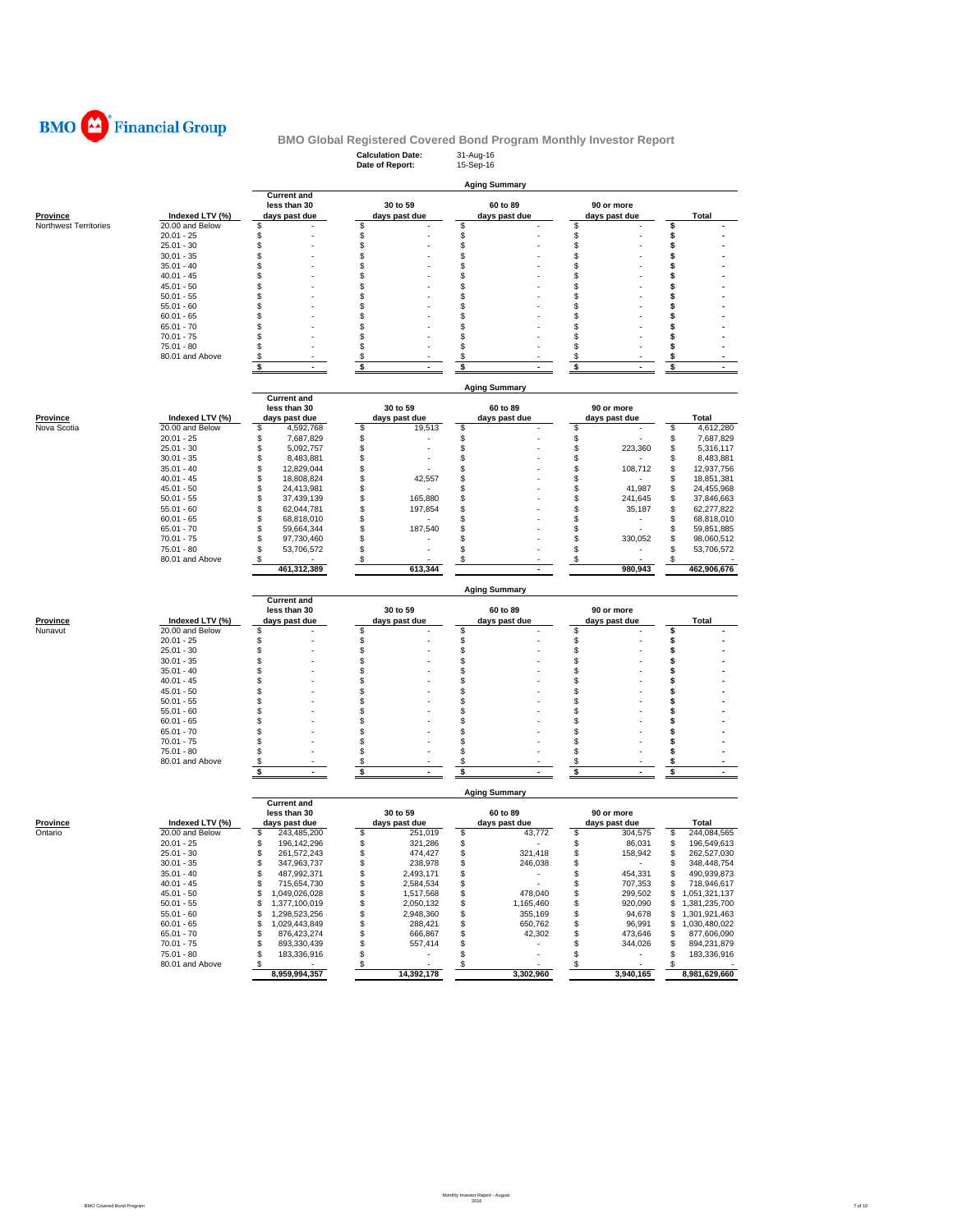

|                          |                 |                                                     | <b>Calculation Date:</b><br>Date of Report: | 31-Aug-16<br>15-Sep-16    |                             |                   |  |  |  |  |
|--------------------------|-----------------|-----------------------------------------------------|---------------------------------------------|---------------------------|-----------------------------|-------------------|--|--|--|--|
|                          |                 |                                                     | <b>Aging Summary</b>                        |                           |                             |                   |  |  |  |  |
| <b>Province</b>          | Indexed LTV (%) | <b>Current and</b><br>less than 30<br>days past due | 30 to 59<br>days past due                   | 60 to 89<br>days past due | 90 or more<br>days past due | Total             |  |  |  |  |
| Prince Edward Island     | 20.00 and Below | S<br>1,186,092                                      | \$                                          | \$                        | \$<br>1                     | \$<br>1,186,093   |  |  |  |  |
|                          | $20.01 - 25$    | 702,941<br>\$                                       | \$                                          | \$                        | \$                          | 702,941<br>\$     |  |  |  |  |
|                          | $25.01 - 30$    | 1.134.592<br>S                                      | \$                                          | \$                        | \$                          | \$<br>1,134,592   |  |  |  |  |
|                          | $30.01 - 35$    | \$<br>934,191                                       | \$                                          | \$                        | \$                          | \$<br>934,191     |  |  |  |  |
|                          | $35.01 - 40$    | \$<br>2,431,031                                     | \$                                          | \$                        | \$                          | \$<br>2,431,031   |  |  |  |  |
|                          | $40.01 - 45$    | \$<br>2,553,025                                     | \$                                          | \$                        | \$                          | \$<br>2,553,025   |  |  |  |  |
|                          | $45.01 - 50$    | S<br>6,635,075                                      | S                                           | \$                        | \$                          | \$<br>6,635,075   |  |  |  |  |
|                          |                 |                                                     |                                             |                           |                             |                   |  |  |  |  |
|                          | $50.01 - 55$    | 9,567,421<br>\$                                     | \$                                          | \$                        | \$                          | \$<br>9,567,421   |  |  |  |  |
|                          | $55.01 - 60$    | S<br>12,608,044                                     | \$                                          | \$                        | \$                          | \$<br>12,608,044  |  |  |  |  |
|                          | $60.01 - 65$    | \$<br>10,262,336                                    | S                                           | \$                        | \$                          | \$<br>10,262,336  |  |  |  |  |
|                          | $65.01 - 70$    | \$<br>4,827,666                                     | \$                                          | \$<br>276,551             | \$                          | \$<br>5,104,217   |  |  |  |  |
|                          | $70.01 - 75$    | \$<br>5,911,920                                     | \$                                          | \$                        | \$                          | \$<br>5,911,920   |  |  |  |  |
|                          | $75.01 - 80$    | S<br>3,079,173                                      | S                                           | \$                        | \$                          | \$<br>3,079,173   |  |  |  |  |
|                          |                 |                                                     |                                             | \$                        | \$                          | \$                |  |  |  |  |
|                          | 80.01 and Above | \$<br>61,833,505                                    | \$<br>$\overline{a}$                        | 276,551                   | 1                           | 62,110,058        |  |  |  |  |
|                          |                 |                                                     |                                             |                           |                             |                   |  |  |  |  |
|                          |                 | <b>Current and</b>                                  |                                             | <b>Aging Summary</b>      |                             |                   |  |  |  |  |
|                          |                 | less than 30                                        | 30 to 59                                    | 60 to 89                  | 90 or more                  |                   |  |  |  |  |
| <b>Province</b>          | Indexed LTV (%) | days past due                                       | days past due                               | days past due             | days past due               | Total             |  |  |  |  |
| Quebec                   | 20.00 and Below | 45,448,645<br>\$                                    | \$<br>69,206                                | \$                        | \$<br>1                     | \$<br>45,517,851  |  |  |  |  |
|                          | $20.01 - 25$    | \$<br>35,655,602                                    | \$                                          | \$                        | \$                          | \$<br>35,655,602  |  |  |  |  |
|                          | $25.01 - 30$    | \$                                                  | \$                                          | \$                        | \$                          | \$                |  |  |  |  |
|                          |                 | 48,684,504                                          |                                             | 52,438                    |                             | 48,736,942        |  |  |  |  |
|                          | $30.01 - 35$    | S<br>55,956,915                                     | \$<br>271,626                               | \$<br>98,053              | \$                          | \$<br>56,326,593  |  |  |  |  |
|                          | $35.01 - 40$    | \$<br>78,897,202                                    | \$<br>89,059                                | \$                        | \$                          | \$<br>78,986,261  |  |  |  |  |
|                          | $40.01 - 45$    | \$<br>100,325,488                                   | \$<br>102,767                               | \$<br>114,743             | \$<br>563,860               | \$<br>101,106,858 |  |  |  |  |
|                          | $45.01 - 50$    | \$<br>133,308,458                                   | \$<br>236,197                               | \$<br>123,058             | \$                          | \$<br>133,667,713 |  |  |  |  |
|                          | $50.01 - 55$    | \$<br>211,513,905                                   | \$<br>586,960                               | \$<br>272,249             | \$<br>103,202               | \$<br>212,476,317 |  |  |  |  |
|                          | $55.01 - 60$    | \$<br>363,901,190                                   | \$<br>3,271,257                             | \$<br>543,202             | \$<br>779,973               | \$<br>368,495,623 |  |  |  |  |
|                          | $60.01 - 65$    | \$                                                  | \$                                          | \$<br>491,456             |                             | 361,457,014       |  |  |  |  |
|                          |                 | 359,233,952                                         | 427,731                                     |                           | \$<br>1,303,874             | \$                |  |  |  |  |
|                          | $65.01 - 70$    | S<br>451,285,659                                    | \$<br>698,353                               | \$<br>418,889             | \$<br>1,022,329             | \$<br>453,425,231 |  |  |  |  |
|                          | $70.01 - 75$    | \$<br>512,843,269                                   | \$<br>981,680                               | \$<br>265,189             | \$<br>1,080,796             | \$<br>515,170,935 |  |  |  |  |
|                          | $75.01 - 80$    | \$<br>194,126,031                                   | \$<br>259,795                               | \$                        | \$<br>442,577               | \$<br>194,828,402 |  |  |  |  |
|                          | 80.01 and Above | \$                                                  | \$                                          | \$                        | \$                          | \$                |  |  |  |  |
|                          |                 | 2,591,180,821                                       | 6,994,631                                   | 2,379,276                 | 5,296,613                   | 2,605,851,341     |  |  |  |  |
|                          |                 |                                                     |                                             | <b>Aging Summary</b>      |                             |                   |  |  |  |  |
|                          |                 | <b>Current and</b><br>less than 30                  | 30 to 59                                    | 60 to 89                  | 90 or more                  |                   |  |  |  |  |
| <b>Province</b>          | Indexed LTV (%) | days past due                                       | days past due                               | days past due             | days past due               | Total             |  |  |  |  |
|                          |                 | S                                                   | \$                                          | \$                        | \$                          |                   |  |  |  |  |
| Saskatchewan             | 20.00 and Below | 6,521,975                                           |                                             |                           |                             | \$<br>6,521,975   |  |  |  |  |
|                          | $20.01 - 25$    | 5,521,827<br>S                                      | \$                                          | \$                        | \$                          | \$<br>5,521,827   |  |  |  |  |
|                          | $25.01 - 30$    | 6,716,482<br>\$                                     | \$                                          | \$                        | \$                          | \$<br>6,716,482   |  |  |  |  |
|                          | $30.01 - 35$    | S<br>12,036,320                                     | \$                                          | \$                        | \$                          | \$<br>12,036,320  |  |  |  |  |
|                          | $35.01 - 40$    | \$<br>14,822,302                                    | \$                                          | \$                        | \$                          | \$<br>14,822,302  |  |  |  |  |
|                          | $40.01 - 45$    | \$<br>26,430,695                                    | \$                                          | \$                        | \$<br>145,568               | \$<br>26,576,263  |  |  |  |  |
|                          | $45.01 - 50$    | \$<br>60,448,708                                    | \$                                          | \$<br>255,772             | \$<br>190,235               | \$<br>60,894,715  |  |  |  |  |
|                          | $50.01 - 55$    | \$<br>89,793,569                                    | \$<br>88,904                                | \$<br>111,873             | \$<br>224,233               | \$<br>90,218,581  |  |  |  |  |
|                          |                 | \$                                                  | S                                           | \$                        |                             | \$                |  |  |  |  |
|                          | $55.01 - 60$    | 59,061,174                                          |                                             | 193,255                   | \$                          | 59,254,428        |  |  |  |  |
|                          | $60.01 - 65$    | \$<br>35,550,656                                    | \$                                          | \$                        | \$                          | \$<br>35,550,656  |  |  |  |  |
|                          | $65.01 - 70$    | \$<br>37,016,062                                    | \$                                          | \$                        | \$                          | \$<br>37,016,062  |  |  |  |  |
|                          | $70.01 - 75$    | \$<br>19,972,058                                    | S                                           | \$                        | \$                          | \$<br>19,972,058  |  |  |  |  |
|                          | 75.01 - 80      | \$<br>8,082,405                                     | \$                                          | \$                        | \$                          | \$<br>8,082,405   |  |  |  |  |
|                          | 80.01 and Above | \$                                                  | \$                                          | \$                        | \$                          | \$                |  |  |  |  |
|                          |                 | 381,974,234                                         | 88,904                                      | 560,900                   | 560,036                     | 383,184,075       |  |  |  |  |
|                          |                 | <b>Current and</b>                                  |                                             |                           |                             |                   |  |  |  |  |
|                          |                 |                                                     |                                             | 60 to 89                  |                             |                   |  |  |  |  |
|                          |                 | less than 30                                        | 30 to 59                                    |                           | 90 or more                  |                   |  |  |  |  |
| <b>Province</b>          | Indexed LTV (%) | days past due                                       | days past due                               | days past due             | days past due               | Total             |  |  |  |  |
| <b>Yukon Territories</b> | 20.00 and Below | \$                                                  | \$                                          | \$                        | \$                          | \$                |  |  |  |  |
|                          | $20.01 - 25$    |                                                     |                                             | ¢                         |                             |                   |  |  |  |  |
|                          | $25.01 - 30$    | \$                                                  | S                                           | S                         | \$                          | \$                |  |  |  |  |
|                          | $30.01 - 35$    | \$                                                  | S                                           | S                         | \$                          | \$                |  |  |  |  |
|                          | $35.01 - 40$    | \$                                                  | S                                           | S                         | \$                          | \$                |  |  |  |  |
|                          |                 |                                                     | S                                           | S                         | \$                          | \$                |  |  |  |  |
|                          |                 |                                                     |                                             |                           |                             | \$                |  |  |  |  |
|                          | $40.01 - 45$    | \$                                                  |                                             |                           |                             |                   |  |  |  |  |
|                          | $45.01 - 50$    | S                                                   | S                                           | S                         | S                           |                   |  |  |  |  |
|                          | $50.01 - 55$    | S                                                   | S                                           | S                         | \$                          | \$                |  |  |  |  |
|                          | $55.01 - 60$    | \$                                                  | S                                           | \$.                       | \$.                         | \$                |  |  |  |  |
|                          | $60.01 - 65$    | S                                                   | s                                           | \$                        | \$                          | \$                |  |  |  |  |
|                          | $65.01 - 70$    | S                                                   | \$                                          | \$                        | \$                          | \$                |  |  |  |  |
|                          | $70.01 - 75$    |                                                     | S                                           | \$                        | \$                          |                   |  |  |  |  |
|                          |                 |                                                     |                                             |                           |                             | \$                |  |  |  |  |
|                          | 75.01 - 80      | S                                                   | S                                           | \$                        | \$                          | \$                |  |  |  |  |
|                          | 80.01 and Above | S<br>\$                                             | S<br>s                                      | S<br>\$                   | S<br>\$                     | \$<br>\$          |  |  |  |  |

<sup>(1)</sup> Value as determined by adjusting, not less than quarterly, the Original Market Value utilizing the Indexation Methodology (see Appendix for details) for subsequent price developments.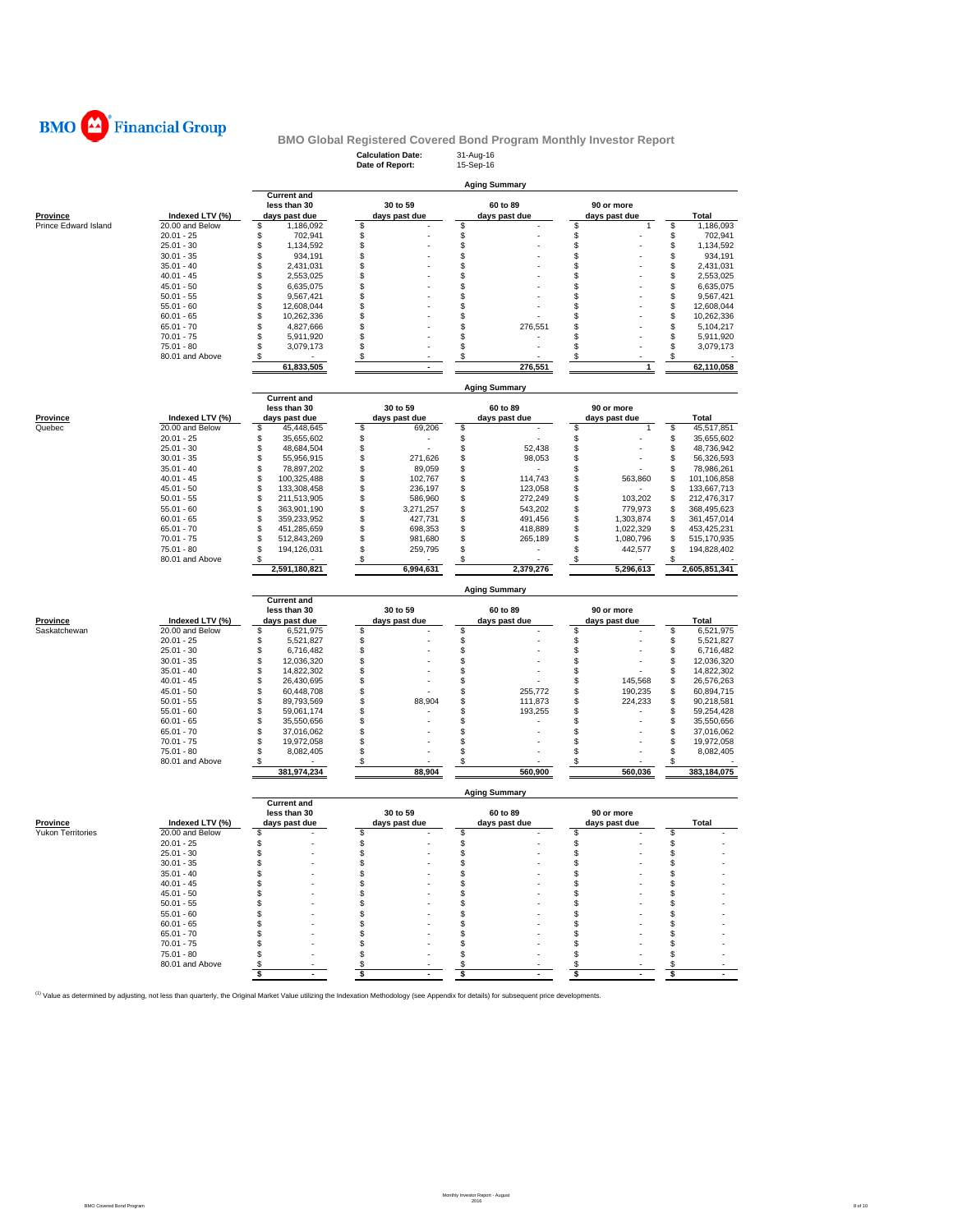

**Cover Pool - Current LTV Distribution by Credit Score (1)**

**BMO Global Registered Covered Bond Program Monthly Investor Report**

| <b>Calculation Date:</b><br>Date of Report: | 31-Aug-16<br>15-Sep-16 |  |
|---------------------------------------------|------------------------|--|
|                                             |                        |  |
|                                             |                        |  |

|                 |               |               | <b>Credit Scores</b> |               |               |               |                |
|-----------------|---------------|---------------|----------------------|---------------|---------------|---------------|----------------|
| Indexed LTV (%) | <600          | 600 - 650     | 651 - 700            | 701 - 750     | 751 - 800     | >800          | Total          |
| 20.00 and Below | 37.636.917    | 14.154.786    | 45.858.192           | 96.979.816    | 229.421.215   | 131.040.635   | 555.091.561    |
| $20.01 - 25$    | 29.356.074    | 23.263.671    | 38,686,903           | 91.967.637    | 182.754.675   | 86.476.478    | 452,505,438    |
| $25.01 - 30$    | 42.506.702    | 27,092,113    | 58,351,992           | 114.386.784   | 242.422.791   | 110.503.057   | 595,263,439    |
| $30.01 - 35$    | 54.884.250    | 34.731.030    | 93.088.960           | 204.281.812   | 327.460.701   | 129.397.108   | 843,843,859    |
| $35.01 - 40$    | 79.361.245    | 61,366,205    | 136,878,082          | 253.566.921   | 463,886,856   | 151,426,692   | 1,146,486,002  |
| $40.01 - 45$    | 120,933,187   | 84.980.060    | 202.568.887          | 406.291.050   | 665.068.870   | 214.760.203   | 1.694.602.258  |
| $45.01 - 50$    | 142.487.090   | 116.173.865   | 251.894.224          | 524.450.851   | 803,716,006   | 222.171.670   | 2,060,893,706  |
| $50.01 - 55$    | 140.447.019   | 154.415.708   | 354.980.087          | 658.717.458   | 872.864.743   | 234,350,851   | 2.415.775.866  |
| $55.01 - 60$    | 138.087.009   | 187.584.571   | 410.447.531          | 702.768.675   | 867.897.932   | 207.762.899   | 2,514,548,617  |
| $60.01 - 65$    | 111.949.242   | 159.728.254   | 389.723.642          | 648.147.267   | 747.489.393   | 160.918.518   | 2.217.956.316  |
| $65.01 - 70$    | 97.247.375    | 149.295.100   | 354.653.853          | 621.592.118   | 652.237.708   | 126.996.490   | 2.002.022.644  |
| $70.01 - 75$    | 83.150.335    | 152.219.047   | 391,346,164          | 654.395.933   | 615,172,636   | 93,393,999    | 989,678,116    |
| $75.01 - 80$    | 20.594.313    | 52.487.477    | 183.655.685          | 326.256.161   | 325.348.142   | 51.876.465    | 960.218.241    |
| 80.01 and Above |               |               | 881.755              | 300,804       | 1,307,071     |               | 2,489,630      |
|                 | 1.098.640.758 | 1.217.491.886 | 2.913.015.957        | 5.304.103.289 | 6.997.048.739 | 1.921.075.065 | 19.451.375.694 |

<sup>(1)</sup> Value as determined by adjusting, not less than quarterly, the Original Market Value utilizing the Indexation Methodology (see Appendix for details) for subsequent price developments.